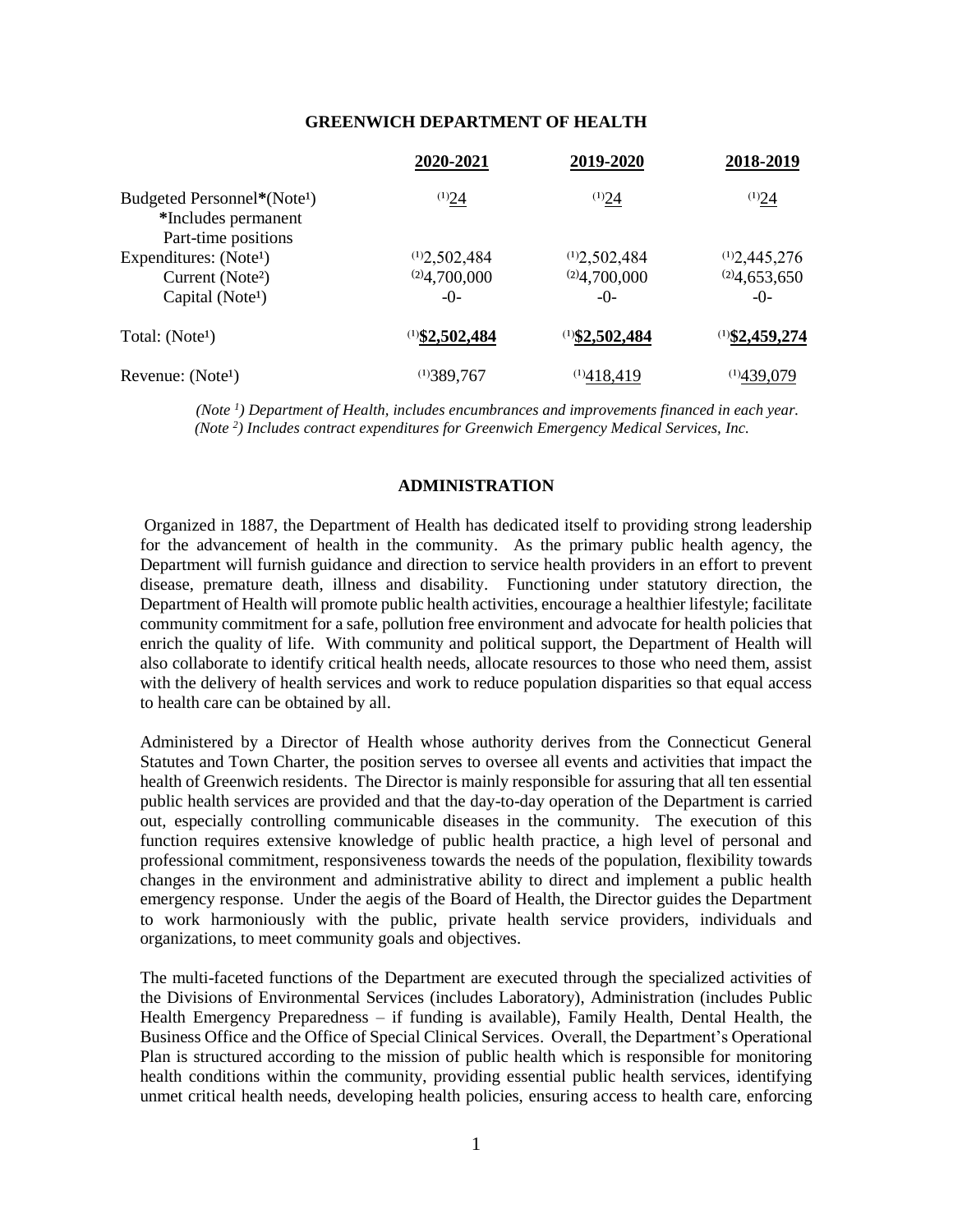health laws and regulations, allocating health resources when needed, investigating disease outbreaks and planning for emergent events that would require a public health response.

Every year federal and state public health officials stress the importance of being prepared for a public health emergency such as a pandemic. It has been 18 months since COVID-19 arrived in the U.S. At the end of June 2020 Greenwich had over 800 positive cases of COVID-19. The State of Connecticut reported 46,514 cases and 4,322 deaths.

The fiscal year 2020/2021 was very challenging for everyone due to the COVID-19 Pandemic. In the summer of 2020 COVID-19 cases were minimal and in-person learning for school children was planned along with hybrid and remote learning. The mosquito larviciding program began before the fiscal year started and continued through early fall. There were two human cases of West Nile Virus (WNV), but thankfully, no deaths. The beach season was almost problem free with a few beach closures due to excessive rainfall. The flu season was almost not measurable as social distancing and mask wearing was applied nationwide. As the fall season arrived, COVID-19 cases increased. Phased-in openings continued in Connecticut despite the number of rising cases. Connecticut soon became a red zone, which meant it had more than 15 cases of COVID-19 a day for a 14-day average per 100,000 population. By Christmas, there were hundreds of cases being reported. The month of December added 776 new cases to its total. The Department of Health was overwhelmed with positive cases trying to conduct contact tracing and monitor patients and their families, which, in many situations, also caught the virus. It was estimated at the time that 60% of COVID-19 patients were able to recover at home from the disease; however, each patient had to be monitored carefully as some got very sick and had to be hospitalized. The loss of patients had a detrimental effect on the staff. Many work duties had to be tabled in an effort to handle the pandemic. The following is a snapshot of what occurred during the COVID-19 Pandemic in FY 2020/2021.

### July 2020

The new fiscal year started off with high hopes that the COVID-19 Pandemic would soon be ending. The State of Connecticut had one of the lowest infection states in the U.S. mainly due to stringent social distancing, business closures, good hygiene and mask wearing in public. The State reported a total of 46,572 positive case of COVID-19, just short of four months from when the first case of COVID-19 was reported in the U.S. The total number of deaths in the State was recorded at 4,324. The Department of Health reported 821 positive COVID-19 cases along with 50 deaths. The hospital had no cases of COVID-19 in the beginning of the month and reported that they treated and discharged 583 COVID-19 patients since the start of the pandemic which began in January 2020. The average number of new cases in the U.S. was 60,000 a day with over 35 states reporting surges in positive cases. Nationwide, more young people started to become ill with the disease. Connecticut began to open facilities and outdoor dining expanded. By the end of July, positive cases were increasing in the Northeast. In the U.S., there were 1,905,754 confirmed new cases of COVID-19 for the month.

### August 2020

A regional travel advisory between Connecticut, New Jersey, New York and Rhode Island went into effect this month directing all incoming travelers from states with significant COVID-19 cases to self-quarantine for 14 days. COVID-19 cases were slowly rising with the State reporting a total of 52,350 cases, 4,465 deaths and 60 hospitalizations. Greenwich had a total of 949 positive cases and 52 deaths by the end of the month. The State Department of Public Health put in place a confidential contact tracing web-based data program which all local health departments signed on to use. Prior to the states new program, the Department of Health conducted contact tracing manually when the pandemic started on all positive COVID-19 patients and their family members.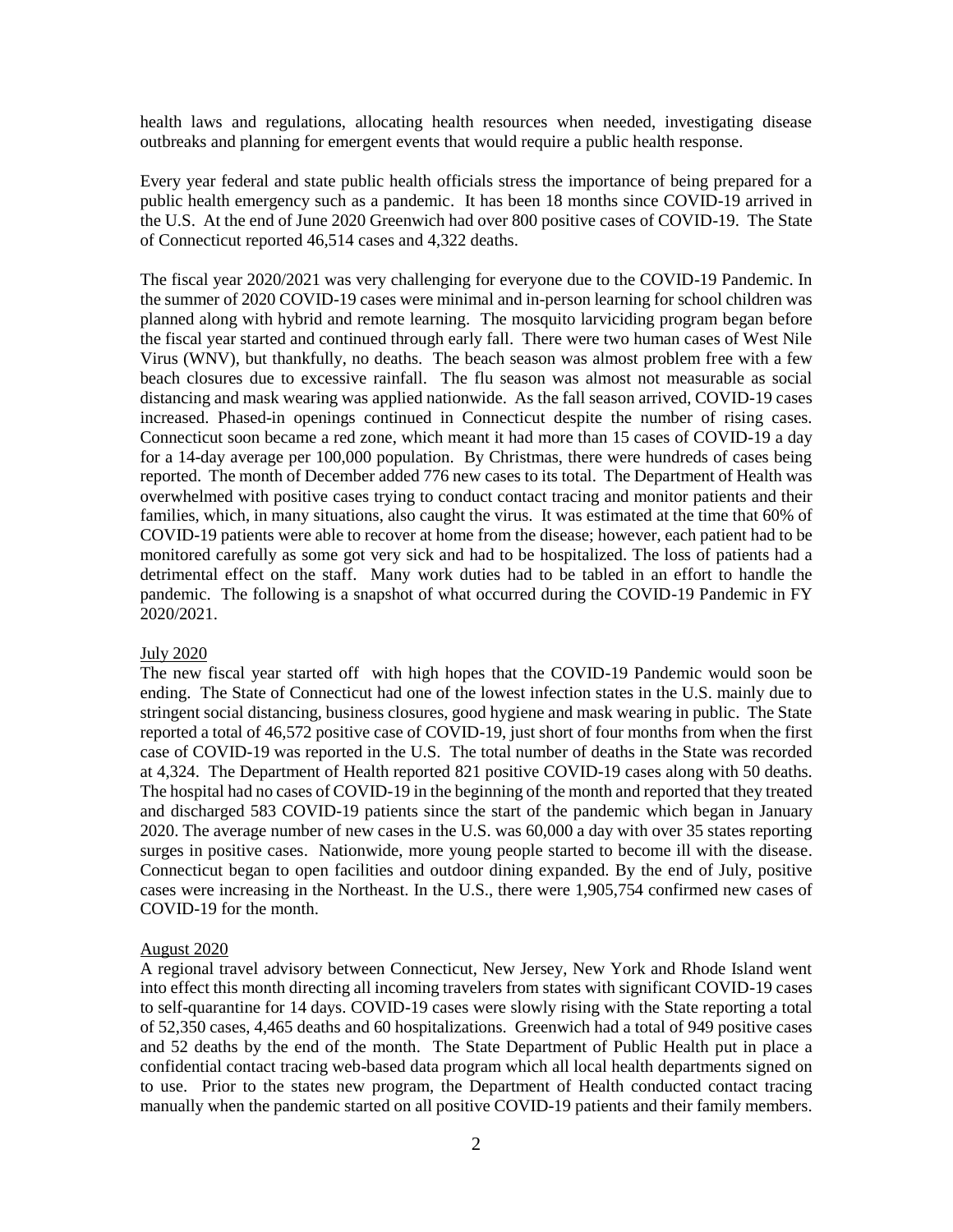In-person learning was scheduled to begin at the end of the month for all public and private schools in the State. Governor Lamont issued a mask mandate by Executive Order for all students, teachers, faculty and visitors. In addition to in-person learning, public schools offered hybrid and remote learning. In the U.S., there were 1,455,018 confirmed new cases of COVID-19 for the month.

### September 2020

The State went forward with Phase 3 opening this month, expanding most facilities with added capacity except for bars and night clubs, which remained closed. Connecticut's regional travel advisory continued adding more states to the list for self-quarantine. Governor Lamont signed his 69th Executive Order to mitigate the spread of COVID-19. This order extended and renewed all Executive Orders issued under the March 10, 2020 Public Health and Civil Preparedness Emergency Declaration through November 10, 2020. COVID-19 cases were rising quickly in Connecticut along with other states in the Northeast. This increase was thought to be the result of Labor Day activities and college students going back to school. The second wave of the COVID-19 pandemic officially began this month. The total number of COVID-19 cases in Connecticut at the end of the month was 57,329 and 4,503 deaths. Greenwich ended the month with 1,002 positive cases and 52 deaths. West Nile Virus (WNV) was at its peak as the Department of Health gave warning to residents about the two circulating viruses. Indoor visitation guidelines for nursing home visits was issued by the federal government as the number of deaths continued. The U.S. reported 1,214,290 confirmed new cases of COVID-19 this month.

### October 2020

This month, the virus transmission rate was the highest since March 2020. Connecticut ranked sixth  $(6<sup>th</sup>)$  in the nation with positive COVID-19 cases and ranked fourth  $(4<sup>th</sup>)$  with the highest death rate. Unfortunately, at this time, Connecticut had the highest nursing home resident death rate in the Northeast. Many states began to see case surges when the weather got colder and people began to move inside. This is not unusual as coronaviruses like cool weather. The influenza flu virus comes from the family of coronaviruses and begins to circulate seasonally in the U.S. from the month of October through the month of May each year. Most of the cities and towns in Connecticut at this point were in the red zone and many of them rolled back their Phase 3 openings to Phase 2. Phase 3 openings eased restrictions on business and gatherings (indoors and outdoors), but did not include bars and nightclubs, which remained closed. By mid-October, the Town had 2 human cases of the West Nile Virus (WNV) and luckily no deaths. At the end of the month, Greenwich had a total of 1,182 positive cases and 53 deaths. The State of Connecticut finished the month with a total of 69,127 cases, 4,604 deaths and 292 hospitalizations. The U.S. reported 1,908,506 confirmed new cases of COVID-19 this month and the CDC issued a Level 3 Travel Health Notice for some international countries.

#### November 2020

The Center for Disease Control and Prevention (CDC) notified the public that COVID-19 vaccines were being considered for use. The number of positive cases in the Northeast continued to build. Of the 169 towns/cities in Connecticut, 100 of them including Greenwich was in the red zone. The State Department of Public Health issued a statewide public advisory urging all residents to limit non-essential trips outside the home from 10 pm to 5 am. The Governor signed another Executive Order (#79), which repealed municipal authority and replaced it with statewide protective measures effective until February 9, 2021. This included the establishment of mandatory rules for safe conduct of youth sports. The State moves Phase 3 openings to Phase 2.1 due to the increase in cases in Connecticut and surrounding states. The enforcement of COVID-19 violations in business took effect and Connecticut's travel advisory included 48 states. By the end of November, 145 towns/cities in Connecticut were in the red zone. The state reported 117,295 COVID-19 cases a positivity rate of 4.41%, 5,020 COVID-19 related deaths and 402 hospitalizations. Greenwich had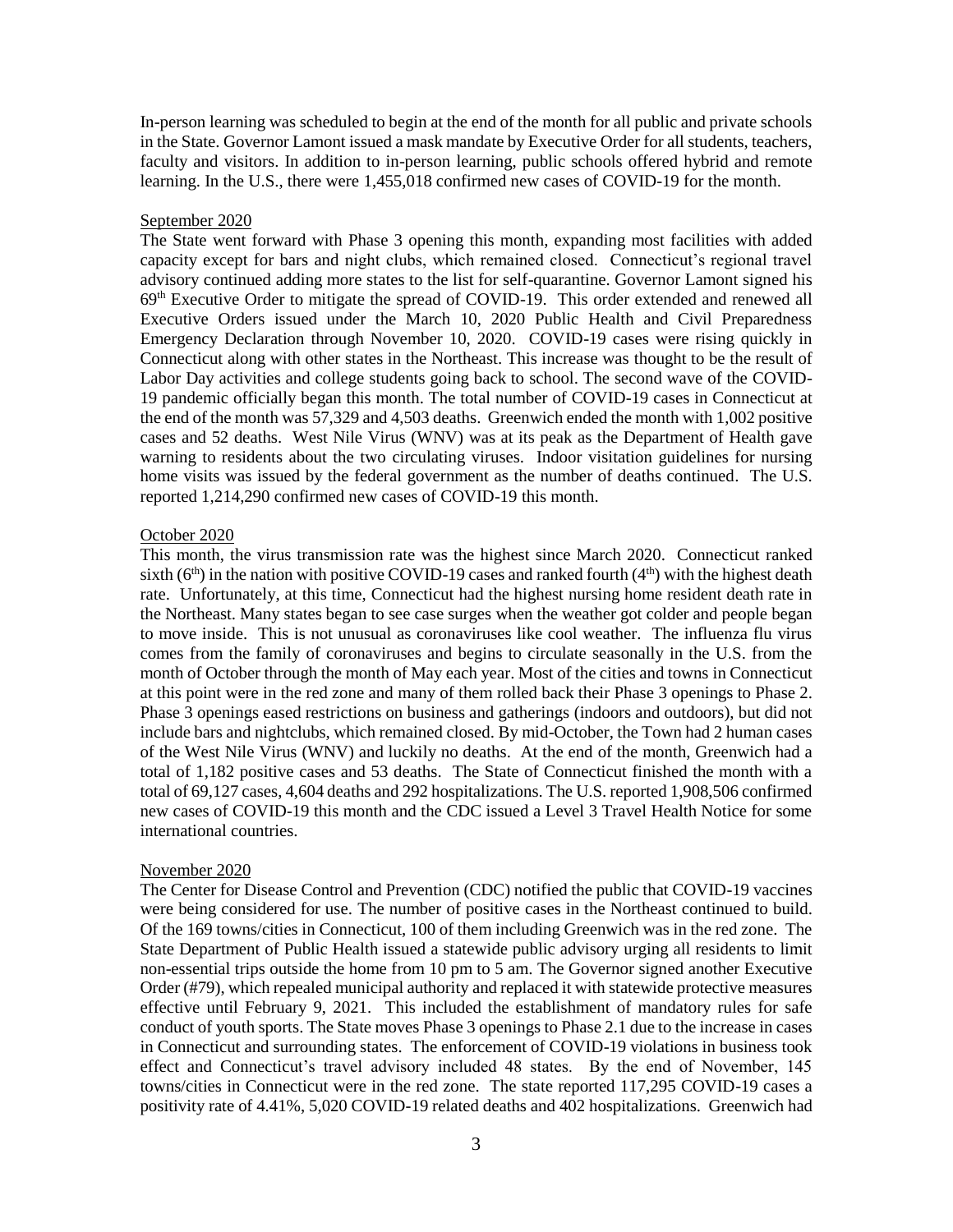a total of 46103 new cases of COVID-19 added to the total number of cases which was 1,475 and 55 deaths. The U.S. reported 4.4 million new cases for the month. It was estimated that 14.3% of the U.S. population had gotten COVID-19.

#### December 2020

This month the federal government released two viable COVID-19 vaccines for emergency use against the COVID-19 virus. It was just short of twelve months after the COVID-19 virus arrived in the U.S. Connecticut received and distributed Pfizer vaccine to 8 medical facilities in the State. Priority groups were designed to distribute vaccine at various medical provider locations. Among the priority groups were healthcare workers, long-term care residents and staff and first responders who respond to 911 emergency medical calls. Other groups were broken down into age groups starting with seniors 75 years and older. Vaccinating overall was very challenging as Connecticut's allocation of vaccine was limited in the earlier months vaccine became available. Connecticut ranked  $24<sup>th</sup>$  in the country for new COVID-19 cases per capita (1 in every 265 people were positive). By the end of December, the State reported 183,663 COVID-19 cases, 5,964 deaths and 1,167 hospitalizations with a positivity rate of 9.14%. Greenwich had a total of 2,432 COVID-19 cases and 67 deaths. There was a total of 776 new cases this month with over 220 actual cases that the staff were investigating. Of the 169 towns/cities in Connecticut, 161 were in the red zone. Governor Lamont committed 31.2 million to nursing homes to support COVID-19 recovery and alternative COVID-19 recovery facilities. The State administered 7,761 doses of vaccine this month. There were 182 positive cases in the public school system with about half of those showing this month. In the U.S., there were 6.4 million positive cases with approximately 250,000 new cases of COVID-19 a day. The incidence of influenza was low throughout the U.S. due to social distancing, shut downs and masking in public.

### January 2021

This month started the third  $(3<sup>rd</sup>)$  wave of the COVID-19 Pandemic. The highly contagious COVID-19 Delta Virus Variant was identified in Connecticut on January 7, 2021; however, the variant which emerged out of India, was in the U.S. since July of 2020. Of 169 towns/cities in Connecticut, 166 were in the red zone. By the end of January 258,267 vaccine doses were administered in Connecticut with vaccine deliveries coming into the State weekly. By January 21, 2021 31,000 residents were fully vaccinated in the state. The Department of Health began vaccinating State residents with Moderna vaccine in the last week of January holding three vaccination clinics in Town Hall. In mid-January, Connecticut had peaked with 3,000 new cases of COVID-19 in a day. This increase was due to the highly contagious Delta Virus Variant. At the end of the month, Connecticut had a total of 244,899 COVID\_19 cases, 6,934 deaths and 1,068 hospitalizations. The positivity rate was 3.67%. Greenwich had 1,303 new positive cases of COVID-19 in January with a total of 3,294 cases and 79 deaths. The U.S. reported 23.4 million cases of COVID-19 and 426,000 deaths. Worldwide, there was over 100.4 million cases and more than 2.1 million deaths. The federal government approved a \$900 billion Economic Stimulus Package in an effort to help the American people.

#### February 2021

The Johnson & Johnson vaccine became the third COVID-19 vaccine to be approved by the FDA and CDC for emergency use. In Connecticut, almost all towns/cities are still in the red zone with COVID-19 cases; however, the State continues to vaccinate its population aggressively with a total of 826,000 total doses given by the end of the month. The Department of Health scheduled 12 vaccination clinics during the month; however, inclement weather of snow and ice canceled a few. As of February 2, 2021, 3,873 nursing home residents died in Connecticut with more than 13,700 becoming infected. By the end of February, the State of Connecticut had over 278,000 positive cases, 7,595 deaths and 511 hospitalizations. Greenwich had 3,919 cases and 81 deaths.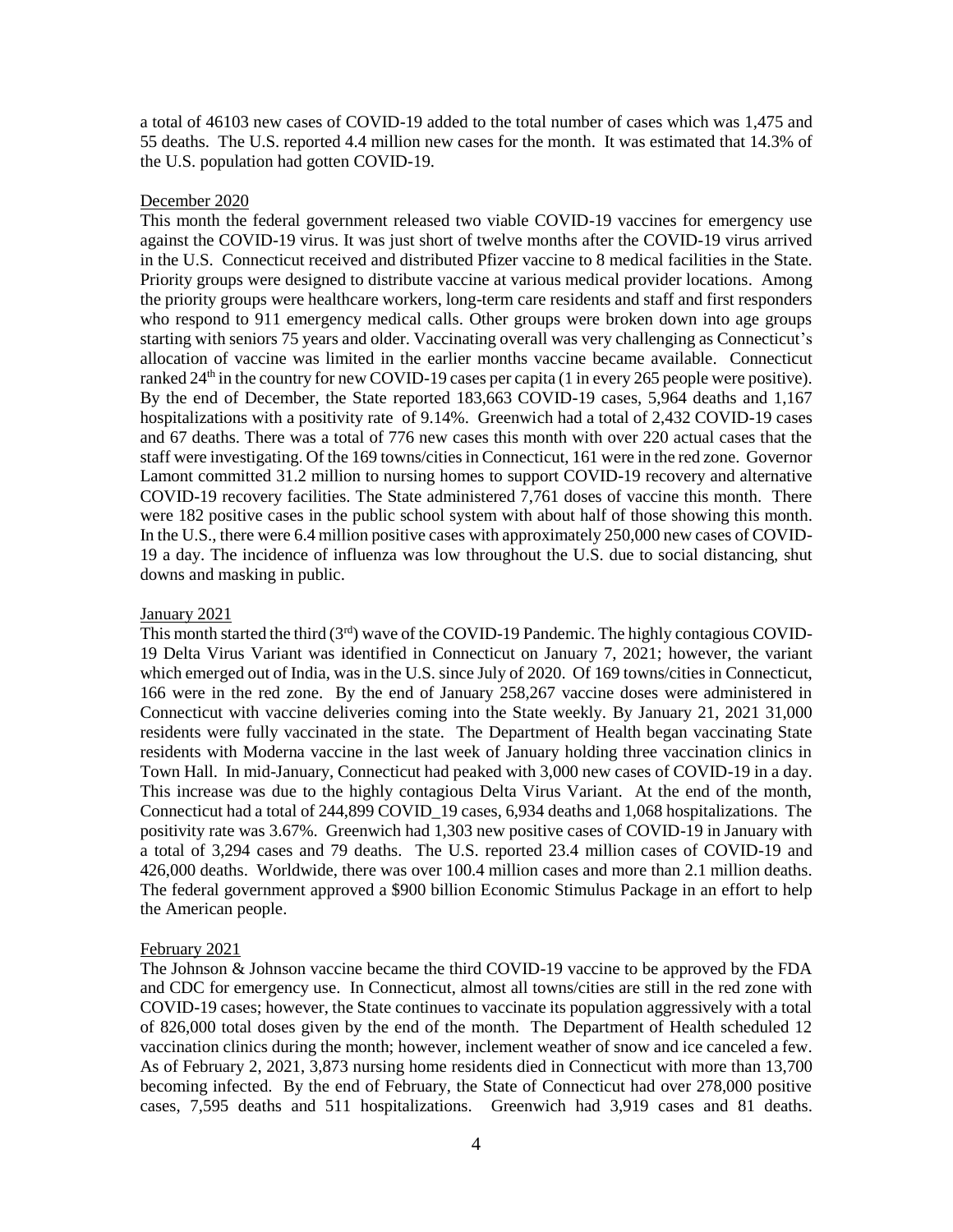Approximately 690 new cases were identified this month for Greenwich. The Department and schools saw many positive cases within the 11-20 age group due to sports activities. The Department's staff was monitoring over 150 cases. Connecticut's state of emergency was extended to April 19, 2021. In the U.S., COVID-19 cases were dropping. It was estimated that two thirds (2/3) of the U. S. population has already had COVID-19 and 1 in 600 Americans have died of COVID-19.

### March 2021

The CDC reported that the COVID-19 Delta Virus Variant spread to 80 countries including the U.S. and nationwide. The Delta Variant was causing 46% of all new infections. Federal public health officials warned of a possible fourth  $(4<sup>th</sup>)$  wave of the COVID-19 pandemic due to the highly contagious Delta Virus Variant. Restrictions in Connecticut begin to be relaxed with capacity limits eliminated in retail, libraries, indoor recreation, gyms, offices, etc. Connecticut's travel advisory was repealed. By the end of March, COVID-19 cases begin to rise with Connecticut having the highest case rate in 20-29 year-olds. Connecticut reported a total of 310,056 positive cases and 518 hospitalizations. Greenwich had 466 new cases of COVID-19 in March alone with a total of 4,502 positive cases for the month and 89 deaths. The U.S. reported over 30 million cases and 536,000 deaths. Worldwide, there were over 120 million cases and 2.6 million deaths.

#### April 2021

Over 60% of Connecticut's reported cases of COVID-19 is due to the highly contagious Delta Virus Variant. The U.S. is beginning to see Breakthrough cases of COVID-19, which are fully vaccinated people coming down with the disease. The federal government issued over 272 billion dollars to SNAP, a food assistance program in the U.S. The State reported a total of 339,233 COVID-19 cases, 8,097 deaths and 383 hospitalizations. There are 810,000 people who are fully vaccinated in the State of Connecticut. The State Department of Public Health paused the use of the Johnson & Johnson vaccine due to reports of blood clots in certain populations. The Department of Health continues to offer COVID-19 vaccination clinics three times a week with an average of 500 vaccinations scheduled weekly. The Town of Greenwich closed the month with a total of 5,031 positive cases of COVID-19 and 88 deaths. The U.S. reported a total of 1,871,696 new cases for the month of April.

### May 2021

At the beginning of May, Greenwich ranked seventh  $(7<sup>th</sup>)$  in Connecticut for the number of positive cases of COVID-19 in the State. Cases in the State this month began to drop with 26 cities/towns in the red zone. Mitigation measures began to be eliminated in Connecticut with masking no longer required outdoors. Indoor masking required for unvaccinated and partially vaccinated individuals. Connecticut had 1,782,586 people fully vaccinated. In the U.S., 43 million people were fully vaccinated. Connecticut reported a total of 346, 980 positive cases, 8,227 deaths and 122 hospitalizations. Greenwich reported 5,112 positive cases and 89 deaths. In the U.S., there were 32 million cases of COVID-19.

#### June 2021

The Department of Health's COVID-19 vaccination clinic closed the second week of this month. After four and a half (4.5) months, the Department of Health administered over 6,000 COVID-19 vaccinations. Public participation in clinics throughout the State were slow with hardly anyone making appointments. The pharmacies in the State were vaccinating the public and it was clear they could handle the public demand. Booster vaccinations were under way for those who were immunocompromised. All cities/towns in the State were out of the red zone and the rest of the pandemic restrictions were rolled back. The State of Connecticut had 61% of their eligible population vaccinated and Greenwich had 53.27% of its population vaccinated. In the beginning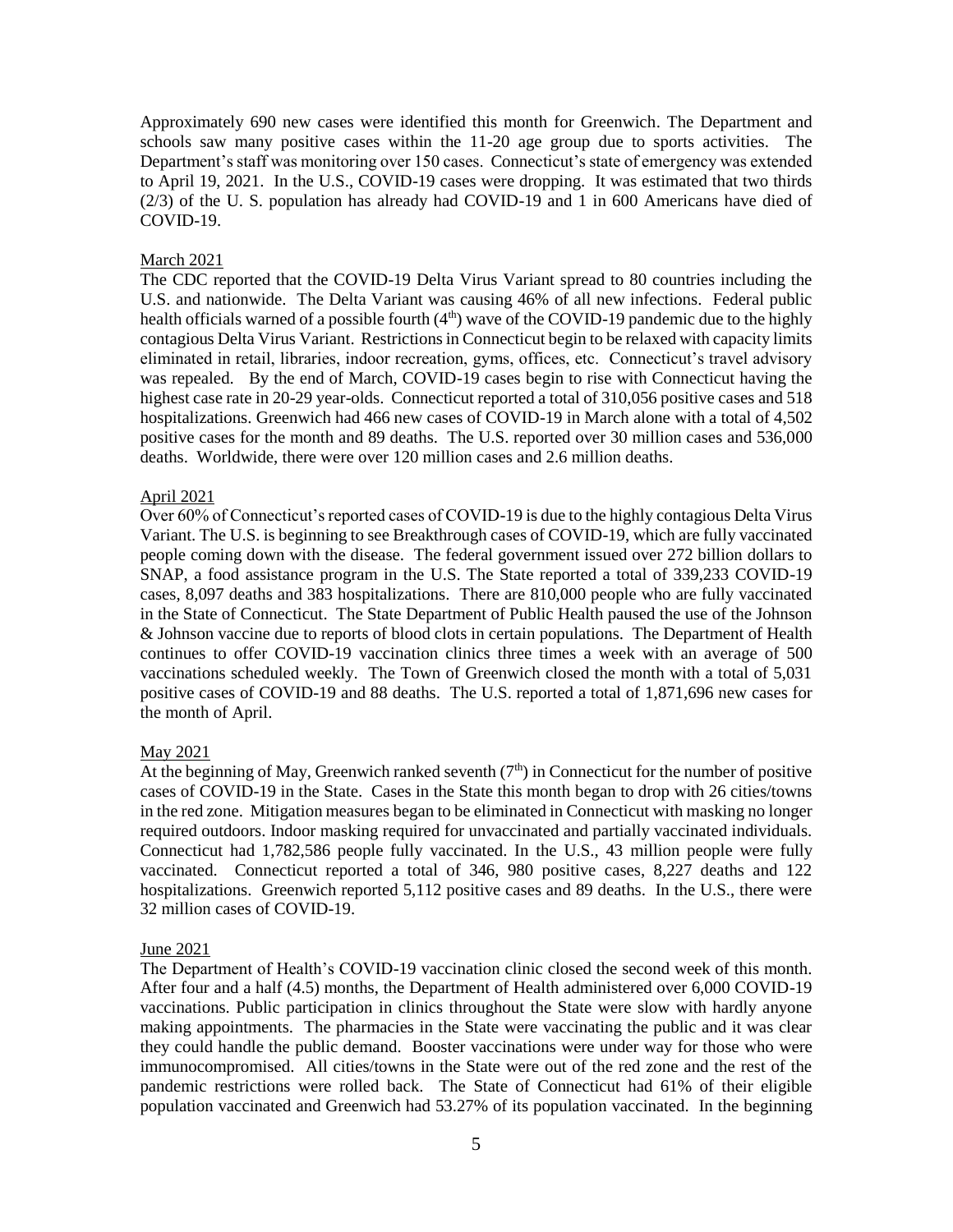of June, there were less than 100 COVID-19 cases. The Greenwich Public School System reported 697 positive COVID-19 cases for the school year with hundreds more coming from the private schools. By mid-June, there was an uptick in cases mainly due to the very contagious Delta variant. Vaccinated people were getting the virus. On June 10, 2021, the State reported that there were no COVID-19 hospitalized patients. U.S. deaths topped 600,000 and worldwide, there were 3.8 million deaths. Connecticut reported 8,276 deaths at the close of the month. Hospitalizations were beginning to increase and the fourth  $(4<sup>th</sup>)$  wave of the COVID-19 Pandemic began. Greenwich closed the month with more than 5,000 positive cases of COVID-19 and 89 deaths.

#### Closing

In January 2020, COVID-19 disease was identified in the U.S. In December 2020, the World Health Organization (WHO) noted that a cluster of pneumonia-like illness with unknown etiology was occurring in China. On December 31, 2019, the Chinese government alerted the WHO about the outbreak and noted that the source of the new virus was unknown. A lot has been learned about the COVID-19 disease over the last 18 months including evidence that the virus was probably seeded in multiple places within the U.S. in mid-December 2019. Where it actually landed first is unknown; however, this discovery was made possible by a CDC led study of approximately 7,000 blood samples taken by the American Red Cross (ARC). The COVID-19 virus and its variants have been researched and studied by scientists all over the world. As a result, extensive knowledge has been gained which helped to produce effective vaccines and treatments. Public health intervention measures were test-driven and modified to meet the virus's changing behavior and public health agencies worked diligently to contain the virus with isolation and quarantine protocols. In the end, local public agencies faced the worst public health emergency in the  $21<sup>st</sup>$ century so far with existing short falls in funding and staff. Their dedicated response was amazing, however, sustainable investments in the public health infrastructure and workforce is needed for the future.

Caroline Calderone Baisley, MPH, RS Director of Health

# **BUSINESS OFFICE [***Deborah Edwards, Manager***]**

The Business Office serves as a major support function in the areas of personnel, payroll and finance. The main focus of this program is financial and priority is given to the implementation and management of the departmental budget. As the centralized focal point for all divisions and programs, the Office manages salary allocations, orders supplies, monitors expenditures, authorizes processes, and records payments for the Department. Applications to the Board of Estimate and Taxation and Representative Town Meeting are also prepared and processed appropriately.

The Business Office was affected by the COVID-19 pandemic and maintained it functions several days a week and helped in running the COVID-19 vaccination clinics at or contact tracing of patients. In addition to the management of Town funds, the Department received State and Federal funding which included Per Capita Funding in the amount of sixty-seven thousand dollars and seventy-two cents (\$67,000.72). This year the Department received Public Health Emergency Preparedness funding in the amount of forty-three thousand three hundred eleven dollars (\$43,311) from the State to conduct local emergency planning. These funds included dollars to enhance Greenwich's Medical Reserve Corps (MRC). The Department also applied for Health Education/Risk Reduction (HERR) grant funds in the amount of sixteen thousand one hundred sixty-seven dollars (\$16,167) from the State however only received eight thousand and eighty-four dollars (\$8,084), which was the first payment. The second payment was not given to the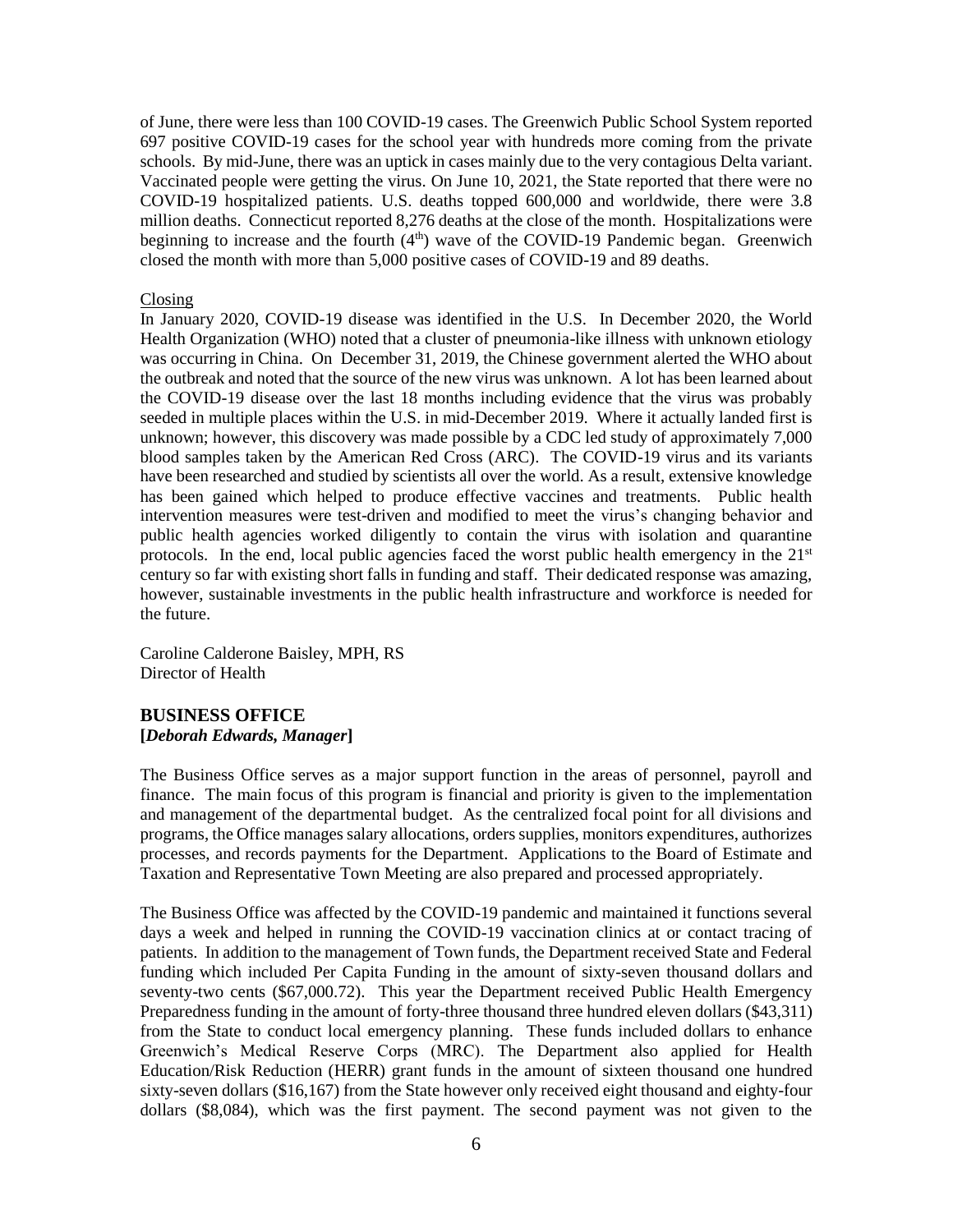Department as the grant work could not be completed due to COVID-19. Due to the COVID-19 pandemic and the Department's extended responsibility of vaccinating the community against COVID-19. These funds of eight thousand eighty-four dollars (\$8,084) were not utilized. The Department received COVID-19 grant funds in the mount of one hundred fifteen thousand five hundred ninety-six dollars and seventy cents (\$115,596.70). This was the first payment of a threeyear grant for COVID-19. The Business Office continued to bill Medicare and Medicaid for reimbursement of recognized public health services rendered and billed a private health insurance company for vaccine immunization services. The office's Operational Manual was updated to help business operations run more smoothly. Grant applications are filed annually, and detailed expenditure reports are submitted to the State on a quarterly basis. All grant funds from the State provide the Department an opportunity to conduct health and promotion activities that the State would not consider normal for municipal budget funding.

# **EMERGENCY PREPAREDNESS [David Fraszka, Public Health Emergency Preparedness Coordinator]**

Public health threats are always present. Whether caused by a natural, accidental or intentional means, these threats can lead to the onset of public health incidents and or emergencies. Being prepared to prevent, respond to and rapidly recover from public health emergencies is critical for protecting and securing the Greenwich community.

The September  $11<sup>th</sup>$ , 2001 terrorist attacks on U.S. soil proved how devasting an incident of that magnitude could be to American society. The 9/11 attacks coupled with the destruction caused by Hurricane Katrina to New Orleans and surrounding areas, exposed the need to strengthen our nation's emergency preparedness, mitigation, response and recovery efforts. Since these catastrophic events, the U.S. public health system bean to increase the funding for public health emergency preparedness planning in recognition of its importance to national security and vitality. This investment in the public health system resulted in increased capacity, mostly in highly populated states and communities. The aforementioned past incidents awakened the nation to not only its vulnerability, but also tremendously impacted the way the U.S. responds to emergencies.

During a public health emergency, community members, local businesses, health care providers and Town officials can become easily and quickly overwhelmed. Whether it be a natural disaster, a disease outbreak, or a man-made threat (chemical, nuclear or a radiological incident), unified coordination and collaboration amongst all public and private entities within the community is necessary to ensure an acceptable response. With a continuation of the COVID-19 pandemic, FY2020/2021 proved to be one of the most challenging years yet for public health system across the nation. The continued value of the Public Health Preparedness Coordinator's (PHEP Coordinator) position was made evident as the COVID-19 pandemic continued, where emergency mitigation and response operations were heavily utilized to help safeguard the residents of Greenwich. The PHEP Coordinator was continuously involved in the Department's efforts as the pandemic continued. Some of the activities undertaken include but are not limited to: response coordination with the Town First Responders, emergency management and consistent communication with State and Regional partners. Greenwich Medical Reserve Corps (MRC) members were managed as they assisted with departmental objectives of administrative assignments, patient care, contact tracing and mass vaccination efforts. Personal protective equipment (PPE) was received and inventoried for dissemination to local healthcare providers. Consistent updates on the pandemic were made available on Facebook and the Department's web page. As vaccinations became readily available, the PHEP Coordinator work closely with State, Regional and Local partners to ensure that residents had access. The Coordinator assisted Department staff in the development of vaccination clinic plans and managed MRC volunteers as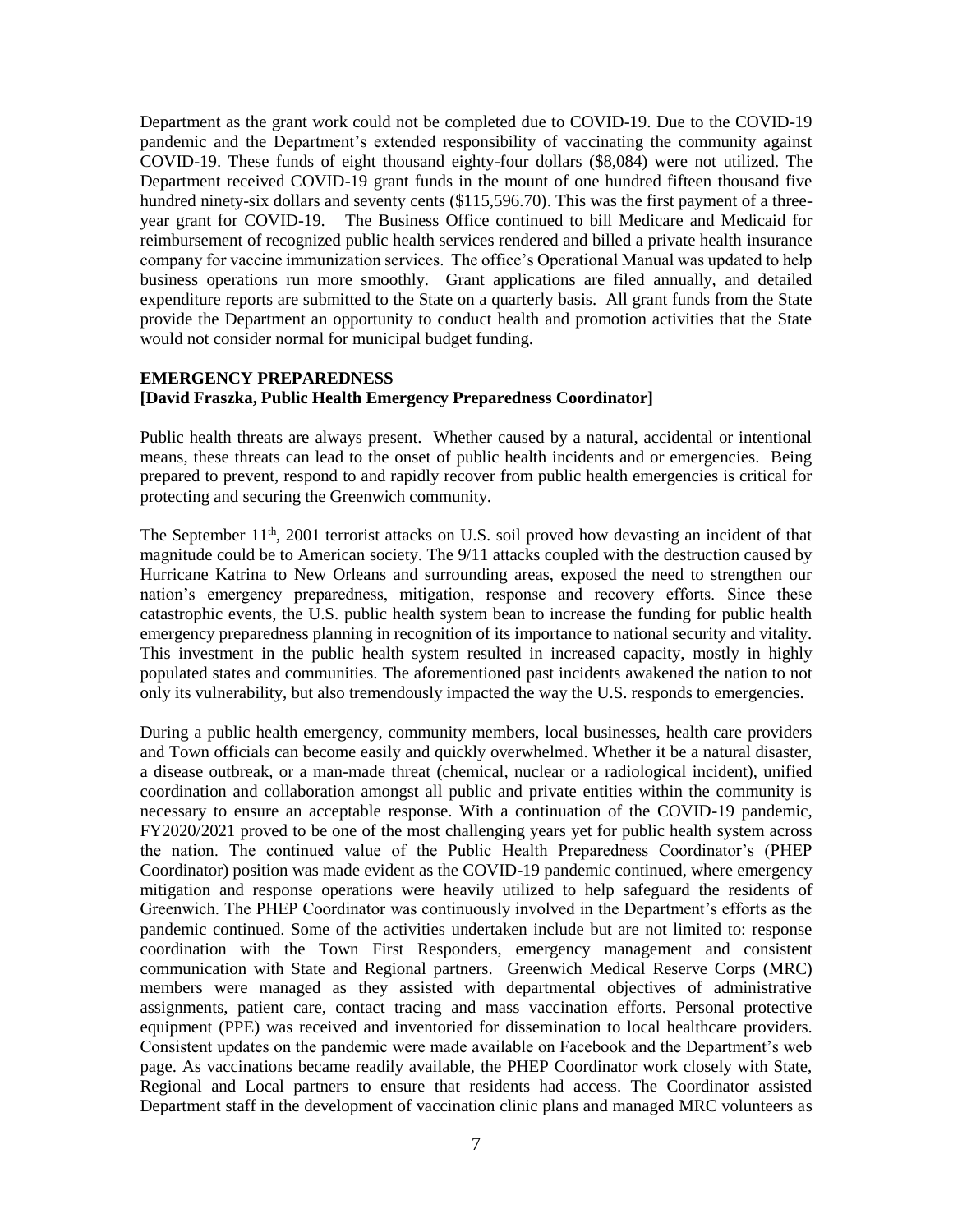they assisted in the clinical proves. The PHEP Coordinator helped to manage and foster a collaborative effort between the Health Department and Greenwich Emergency Medical Services to effectively vaccinate over 6,000 Greenwich residents against COVID-19.

The PHEP Coordinator, under the direction of the Director of Health, is committed to enhancing the Town's numerous essential preparedness duties, which include, but are not limited to, assisting with the Greenwich MRC unit activities, coordinating and collaborating with the CT Region 1 Cities Readiness Initiative, maintaining coordination and collaboration amongst local emergency responders, updating the Department's Emergency Preparedness and Response Plans, conducting public education and outreach, and participating in crucial training and exercises.

The position of PHEP Coordinator is currently funded primarily through Federal grant funding. The Department's budget did include fifteen thousand six hundred and eight dollars (\$15,608.00) to support the position but was paid back to the Town when grant funds became available.

Throughout the past year, the Department was responsible for nine (9) activations of our Greenwich Medical Reserve Corps to assist with various Departmental objectives, both in the clinical and nonclinical setting. Throughout the year, over thirty (30) Greenwich MRC members (both medical and non-medical) were activated and logged a total of 1,149 hours assisting the Department with operational activities by successfully navigating through the COVID-19 pandemic. The early activations of MRC members were primarily to assist the Department with various COVID-19 related objectives including but not limited to: patient monitoring, epidemiological surveillance, contact tracing and administration tasks in addition to our regularly scheduled Flu clinics. As COVID-19 vaccinations became available to our local Department, Greenwich MRC members were activated to assist with the Department's endeavor to help vaccinate Greenwich Residents. The Department was able to host its annual MRC meeting for approximately thirty-five (35) MRC members (medical and non-medical) in July 2020. The meeting was held virtually via a ZOOM conference due to the on-going pandemic. Speakers included the Director of Health and the PHEP Coordinator. The program agenda consisted of a COVID-19 overview, updates to mitigation and response efforts, future MRC initiatives and the administration of the MRC Loyalty Oath, which is a process that must be done bi-annually to provide liability coverage to MRC members who are called to service during an emergency event. During the height of the pandemic, the CT Department of Public Health (DPH) transitioned to an electronic volunteer management system called CT Responds! While this transition occurred at an inopportune time, the PHEP Coordinator was able to successfully manage the MRC volunteers throughout the pandemic period. Training resources were made available to all Greenwich MRC members through TRAIN-MRC, which is an interactive learning management network that allows continuity amongst all unit volunteers. The PHEP Coordinator, who also serves as the Greenwich MRC unit leader, attended monthly Region 1 MRC meetings, which increased to monthly ZOOM meetings with CT DPH during the height of the pandemic.

In addition to hosting our traditional Flu clinics, the PHEP Coordinator and the Director of Health organized a Drive-thru Flu Clinic at the Island Beach Parking Lot. The Drive-thru Clinic served as a full-scale exercise in that it tested the Department's capabilities to communicate, coordinate, organize and successfully complete a mass dispensing type operation. The PHEP Coordinator worked closely with Town partners from the Greenwich Police Department, Department of Public Works and Greenwich Emergency Medical Services to successfully provide vaccinations to hundreds of Greenwich residents in a drive-thru setting. The development of this new drive-thru clinic operation will help to bolster the Town's capabilities to conduct mass vaccination endeavors. Conducting exercises that test the coordination, communication and capabilities of the emergency response entities is essential in the planning process to successfully prepare for a real-life scenario.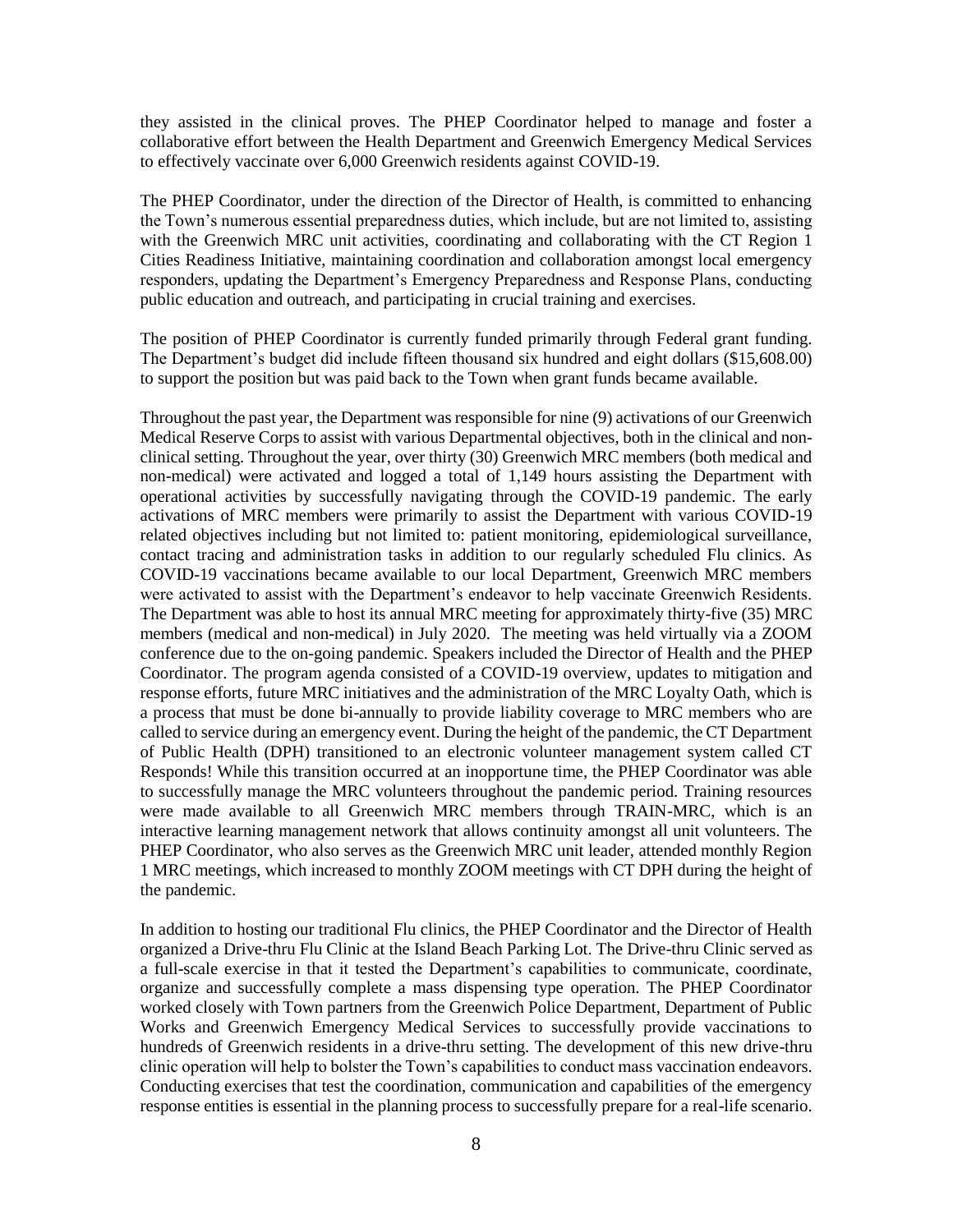The PHEP Coordinator and the MRC Director (Operations Administrator) attended a limited amount of training sessions this year, which included cultural humility training that gave insight into extending public health services in an equitable fashion. The PHEP Coordinator is continually updating many of the Town's Public Health Preparedness Plans including the Department's Mass Dispensing Plan. The Department has provided input into the maintenance of the Regional Mass Dispensing Plan, which has been worked into local operations. The PHEP Coordinator has been working to update all of the Department's plans to ensure adequate preparedness. Regional Cities Readiness Initiative meetings along with Emergency Support Function 8 meetings were attended on a monthly basis and increased to bi-monthly meetings at times due to the COVID-19 pandemic.

The Board, along with the Director of Health, continues to believe that the PHEP Coordinator position is necessary to help strengthen the preparedness efforts of the Town. This position is essential in maintaining the collaborative efforts between the Department of Health and other various entities involved in the local Greenwich emergency management system. The Director of Health remains committed to the strengthening the Town's emergency preparedness efforts by ensuring that the required public health component is included to provide safety and well-being to Town of Greenwich residents when faced with an emergency.

# **OFFICE OF SPECIAL CLINICAL SERVICES** *[Robin Clark-Smith, Director]*

This year started with uncertainty as the SARS-CoV-2 pandemic changed our operational procedures. As a division within the Department of Health, we were in the office most of the year to strive to continue to provide quality services, and to support the Health Director with the daunting task of navigating this constantly changing health crisis.

The Office of Special Clinical Services is the primary HIV/STD prevention program in the Town of Greenwich. This division collaborates with Greenwich Hospital to provide risk assessment, counseling, testing, treatment and referrals to reduce the morbidity and mortality associated with HIV/AIDS, sexually transmitted infections (STDs) and pregnancy. This division is responsible for bloodborne pathogen training and assessing occupational exposures for Town of Greenwich personnel. In addition to collaborating with Greenwich Hospital, they work with the Greenwich Board of Education, the Greenwich Department of Human Services, the State of Connecticut (CT) Department of Public Health STI Program (DPH) and other agencies to provide programs and services to the community. Education, prevention, and strategic interventions are key components in preventing additional cases of HIV/AIDS, sexually transmitted infections, pregnancy and bloodborne pathogen exposures.

In July 2020 we had just re-opened the STD clinic after it had been closed for 3 months due to COVID-19. Revisions to the operating procedures, and reduction in hours to coincide with the town hall guidelines and the increased demands on the medical staff were needed as we entered the State's Phase 1 of re-opening. Patients were seen by appointment, screening procedures were changed, and new cleaning and safety operations were implemented. Greenwich Hospital was an exceptional collaborator in helping us to evaluate the potential risks in offering services while ensuring safety to staff and patients alike. This year the program counseled and/or tested one hundred forty-one (141) clients for HIV, sexually transmitted infections (STIs) and/or pregnancy. Six hundred sixty-two (662) clinical samples were collected and processed. Of those counseled and tested, twenty-two (22) were treated on-site. A total of fifteen (15) clients were referred for additional medical care and/or social services.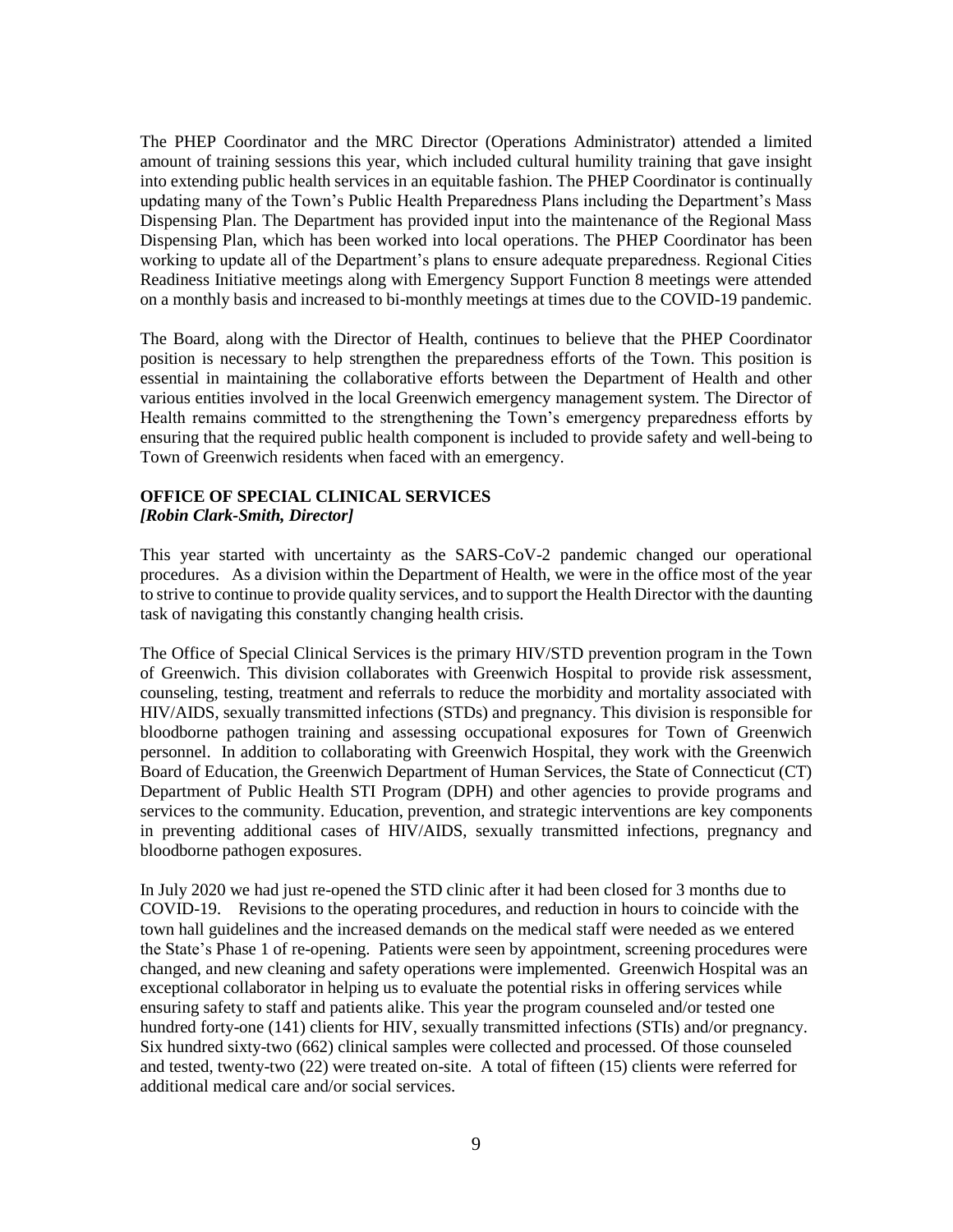The medications for the clinic are received through the State STD program at no cost to the department. Most of our laboratory testing is done by the State of Connecticut Public Health Laboratory and the specimens are transported by a courier, which is provided by the state. There were webinars sponsored by the CDC to keep us informed of updates and changes. Because of drug resistant bacterial strains, treatment guidelines are changing. The new guidelines should be released within the next few weeks.

Scheduling classes was more difficult this year. In two schools, the classes were rescheduled twice at the last minute. Health classes are taught in conjunction with physical education and done in clusters. Since the weather in late fall was nicer than normal, it was important for the teachers to be able to have their classes outside so the students could get exercise when the opportunity presented itself. In other situations, testing was added on the scheduled days.

The classes were done remotely for the majority of the year with great technical support and coordination by the teachers. With trial and error, teamwork, and modifications as the year progressed, presentations were successfully conducted remotely.

I am thrilled that we were able to reach a comparable number of students in 2021 as we were in 2019. Kudos to the teachers.

One hundred-eleven (111) educational programs about healthy relationships, the risks of pregnancy, and acquiring HIV/STIs were conducted serving approximately two thousand, four hundred thirty-four (2,434) students in public and private schools. Included was a program for sixth graders discussing communicable/non-communicable diseases.

During the summer we led similar sessions for the individuals in the Greenwich Youth Conservation Corps. This year there were three (3) remote presentations with sixty (60) students participating.

The Director also conducted fifty-eight (58) bloodborne pathogen training sessions, with six hundred-seven (607) employees attending. Some of these trainings were done using google meetings and other applications. A new training was developed for one department using a learning platform to help assess the knowledge of the employees and ensure that all questions were covered. It was well-received. Five (5) Hepatitis B titers (blood samples) were collected from Town of Greenwich personnel (professional and volunteer). There were three (3) occupational exposure referrals to the program.

This year we helped with contact tracing and distributing health information for those who were infected and their families. We also assisted at some of the COVID-19 vaccination clinics the Department conducted in town hall.

There were several other webinars that the staff attended including: cultural competency and cultural humility, harassment training, contact tracing, HIV/AIDS update, STIs, Hepatitis C, and SARS-CoV-2.

Setting up different programs was challenging and yet gratifying. Through all the obstacles and frustrations, having colleagues who were supportive and willing to brainstorm until we "got the job done" was rewarding.

The CDC reports that there are approximately 1.2 million people in the United States living with HIV. People with HIV are frequently immune compromised, but with new classes of medications there are better treatment outcomes. STDs surged for the sixth straight year with an increase in treatment drug resistance. Young people between the ages of 15 and 24 continue to account for half of the cases. If left undiagnosed and untreated, there are serious health consequences, including increased risk of acquiring or giving HIV.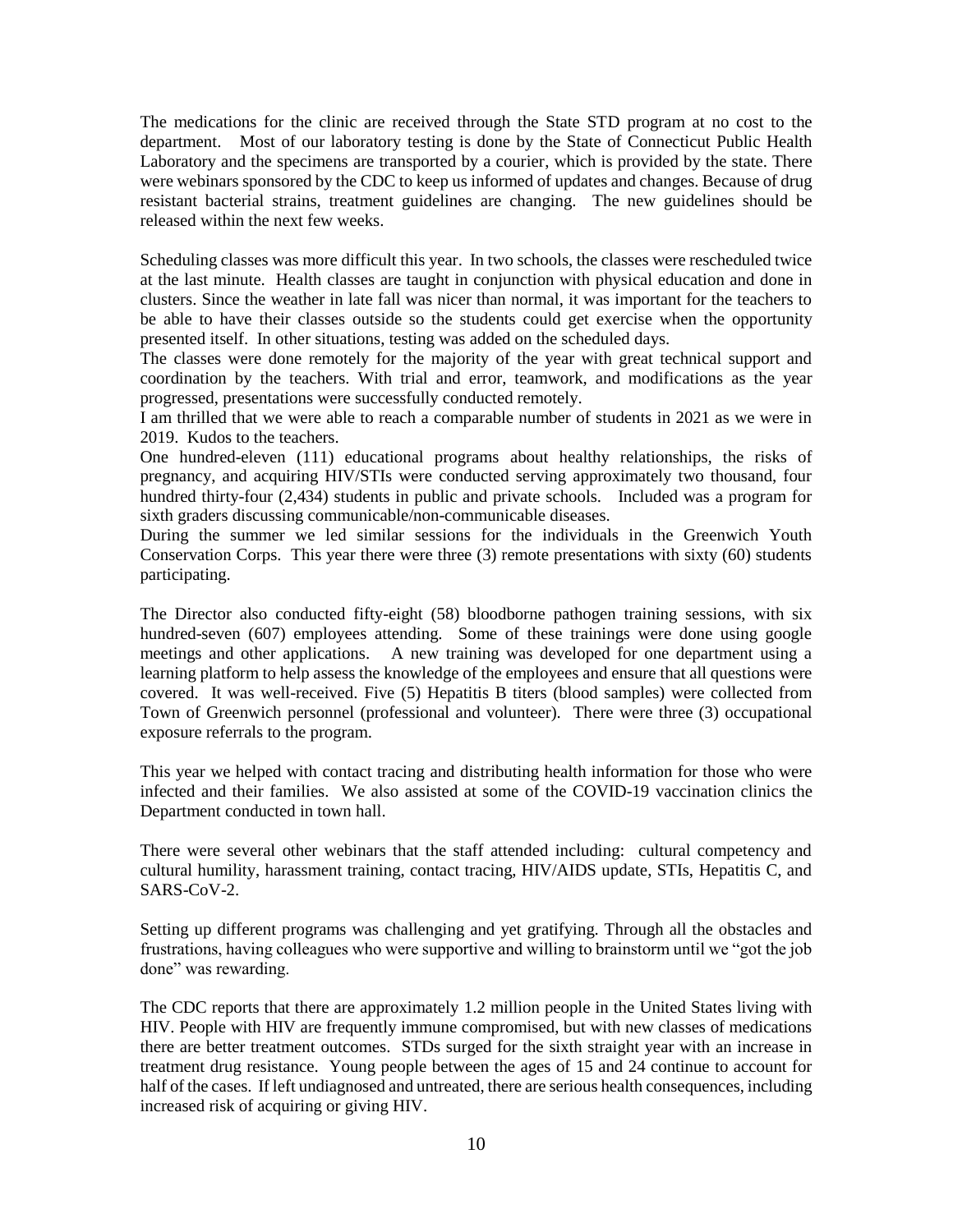# **DIVISION OF ENVIRONMENTAL SERVICES [***Michael Long, Director***]**

The Division of Environmental Services has two major subdivisions: Environmental Health and Laboratory. The Environmental Services program focuses mainly upon regulation enforcement, while the Laboratory performs environmental and clinical testing on various samples. Both programs function in tandem to help support the health status of the community. The services of this Division are provided to protect the public from potential health hazards, illness and disease through programs such as health education, environmental inspection, sampling and testing, clinical screening, licensing, permitting and consultation with the social service community.

# **ENVIRONMENTAL HEALTH**

The Environmental Health program is responsible for the establishment and execution of municipal environmental program functions that are either State or locally mandated. The program offers a variety of services, including body care facility inspection, housing code enforcement, sewage disposal inspection and plan review, food service inspection and environmental surveys. It also functions as a component of the land use agencies and provides consultation services to all citizens regarding public health issues. As part of a continuing arrangement, Division personnel were made available to the Greenwich Shellfish Commission in the conduct of its work.

This year, the number of well permits decrease slightly and septic permits issued increased by about 30% from last year. The number of Class 4 food service licenses issued increased slightly in comparison to last year.

In 2020, there were six hundred sixty-four (664) human cases of West Nile Virus (WNV) in the U.S. This number has significantly decreased from the previous year. Of those, eight (8) human cases of WNV were reported from the State of Connecticut with no deaths, two of these cases were Greenwich residents. There were nine (9) human cases of Eastern Equine Encephalitis (EEE) in the U.S. There were no EEE cases identified in CT. The Division managed the Town's larvicide program, which operated from June through September, with applications to public and private catch basins every six weeks. Information regarding WNV and EEE was also distributed to the public at various locations throughout Town. In 2020, the State continued to trap and test mosquito pools from designated testing locations, with several turning up positive in Greenwich. In an effort to battle nuisance mosquitoes, the Department of Parks and Recreation continued its program for mosquito control at facilities under its jurisdiction. In the 2020 mosquito season, the State of Connecticut continued testing for the Zika virus in mosquitoes and as a result there were no isolations of the Zika virus reported.

Many staff members assisted with the Department's first drive-up flu clinic held as well as a couple traditional flu clinics held in the fall of 2020. With COVID-19 staff were assisting with contact tracing as needed for positive residents. Staff also assisted with various aspects of the COVID-19 vaccination clinics the Department held at Town Hall from late January 2021 through June 2021.

With the COVID-19 pandemic, Town Hall was opened for public appointments only in June 2020, but for the most part, work was being handled via phone, email and regular mail. At the end of June 2020 field inspections had resumed at licensed facilities. The opening of Town Hall gradually increased as the year progressed, and COVID-19 cases declined. More people were coming into the office versus sending requests online in June 2021.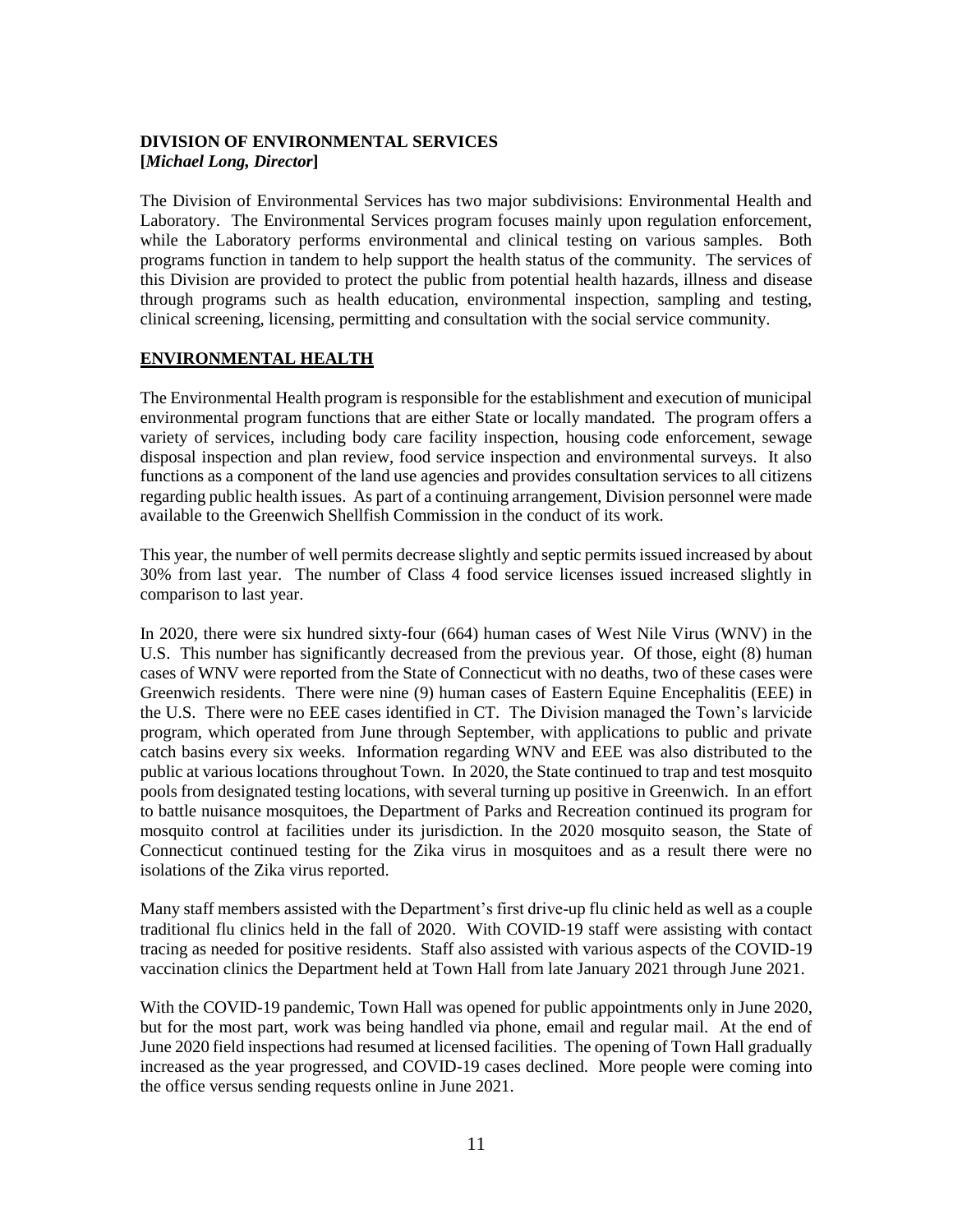The 2020 beach season experienced a number of beach closings due to rainfall events. Byram Beach was closed for a total of eight (8) days due to rainfall events over 0.5"; Greenwich Point was closed one (1) day due to rainfall. Great Captain's Island had eight (8) closure days due to elevated bacteria levels and Island Beach had no closure days through the season. All beach facilities have written policies for automatic rainfall closures, since a scientific study has indicated high bacterial levels after certain levels of rainfall. Data continues to be compiled to see if the automatic rainfall closure criteria can be changed, especially for Byram Beach.

Assistance was provided to the Department of Public Works in its effort to sponsor a Household Hazardous Waste Day in 2021. Six hundred fifty-four (654) vehicles took advantage of the event. This was a significant increase over previous years, likely due to the event not being held in Greenwich last year due to COVID-19.

In 2020-2021, thirteen (13) animals were sent to the Connecticut Department of Public Health Laboratory for rabies testing. Of those submitted for analysis, twelve (12) were bats that were found in the home. Of the total number of animals tested this year, one (bat) was found to be positive for the rabies virus.

The Division continued to enforce State food service operation regulations in the three hundred seventy (370) food service establishments that are inspected and licensed annually by the Department. This year, there was a slight increase in the number of establishments licensed over last year. In addition, a considerable amount of time was spent reviewing more than two hundred twenty-four (224) building plans and twenty-three (23) building demolition permits. One hundred twenty-four (124) well and septic system permits were also issued, which is an increase of almost thirty percent (30%) from last year. To determine septic system suitability, one hundred forty-five (145) soil tests were conducted, along with sixty-two (62) septic system replacement areas being identified. The number of soil tests increased over one hundred fifty-four percent (154%) from last year, while the number of replacement areas increased by about thirty-eight percent (38%) from last year. Division staff followed up on twenty-five (25) cases of enteric illness in Greenwich residents, which indicates a ninety-two percent (92%) increase from last year. A total of ninetysix (96) body care facilities and twenty-seven (27) massage establishments were inspected and licensed. The Division also licensed twelve (12) indoor pools along with fifty-five (55) outdoor pools that are inspected and sampled through the summer season.

### **LABORATORY**

# **[***Mary Racho, Supervising Director of Laboratory Activities***]**

The Laboratory is licensed by the Connecticut Department of Public Health to perform a wide range of environmental and clinical services necessary for the promotion and advancement of community health. It supports the entire operation of the Department, other municipal agencies, and most importantly, residents of the community. The laboratory provides a significant service to Town residents and the larger region through flexibility and variety of service and reasonable costs.

The occurrence of tick-borne disease is rising, not only within the Town, but also across the nation. In 2019, the latest year for which information is available, thirty-four thousand nine hundred and forty-five (34, 945) confirmed Lyme disease cases were reported in the U.S. This number represents an increase of more than four percent (4%) from 2018. Among the states with the most reports, Connecticut ranked ninth. Connecticut reported a total of one thousand two hundred thirtythree (1,233) confirmed and probable cases of Lyme disease. Among the eight counties in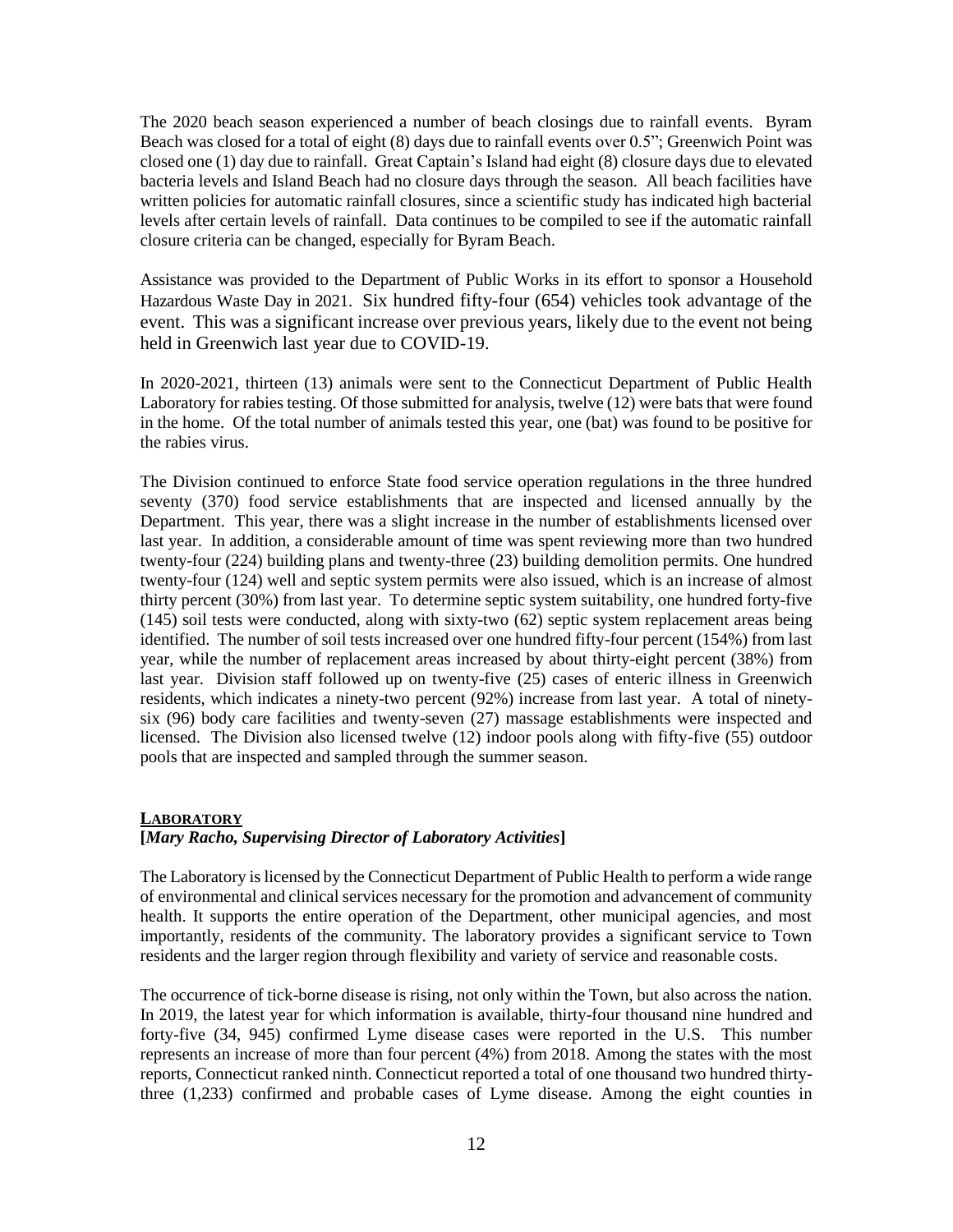Connecticut, Fairfield County reported a total of two hundred eight nine (289) confirmed and probable cases of Lyme, the third highest in the state. The Town of Greenwich reported four (4) confirmed and four (4) probable cases of Lyme disease in 2018; however, this number is believed to be much lower than the actual cases for the year.

Although the COVID-19 pandemic continued and closed town hall for an extended period of time, the laboratory continued to collect and analyze ticks from the public through an outside drop-off box. In an effort to protect the community against this endemic disease, the Laboratory continued its tick-testing program by identifying and testing deer ticks for the presence of *Borrelia burgdorferi,* the causative agent of Lyme disease. In 2020-2021, a total of eight hundred fifty-five (855) ticks and other insects were submitted. Of those submitted, five hundred thirty-five (535) ticks tested in-house, which is thirteen percent (13%) were found to be positive for *B. burgdorferi*. Although this result represents a decrease from last year, it is still considered within a normal range.

Examining infection rates by the life stage of the tick, it was observed that fifteen percent (15%) of the adult ticks, which are active in the late fall and early spring, were positive for the Lyme disease bacteria, and three percent (3%) of the nymphs, the juvenile stage active from May to July, were positive. This emphasizes the importance of protection against tick bites. The much smaller nymph has a greater chance of remaining on the host, completing its feeding cycle, and passing on the Lyme disease bacteria, even though fewer of them carry the bacteria.

In 2010, the Laboratory launched its tick testing program for *Babesia microti*, the causative agent for Babesiosis. *Babesia* can be present in the same tick as the Lyme disease organism. In 2020- 2021, the Laboratory tested all of the in-house ticks for the *Babesia* organism with four (4) or one percent (1%) being positive. Of the total ticks analyzed, one (1) of them carried both the Lyme disease organism *Borrelia* and the Babesiosis organism *Babesia microti.* The percentages noted above are about the same as those of last year. According to the State of Connecticut Department of Public Health (DPH), there were one thousand five hundred twenty-three (1,523) confirmed and probably cases in 2019.

In collaboration with the Department of Parks and Recreation, public beach water samples were collected and analyzed for enterococci, the indicator organism used for evaluating bathing waters. Environmental testing of all rivers, ponds, streams, public wells, public pools, and the public water distribution system was conducted for chemical and bacterial contamination. Reports indicating public well water compliance were routinely submitted to the State Department of Public Health's Drinking Water Division.

During this year, the Laboratory continued its program to test children under the age of six for lead in blood, which is now legally required in Connecticut. The COVID-19 pandemic restrictions limited access to town hall and as a result, the monthly Women, Infant and Children (WIC) Clinics and the Division of Family Health Maternal and Child Health Clinics were canceled. Screening children for anemia and lead for the school health program was also canceled due o the COVID-19 pandemic. These programs will resume in FY 2021/2022.

Since September 11, 2001, the Laboratory has been a contributing member of the Bioterrorism Laboratory Response Committee organized by the Connecticut Department of Public Health Laboratory. The Committee, which meets monthly, is assigned to evaluate lab surge capacity within the state should it be needed during a public health emergency. To assist the state with surveillance of biological and chemical agents, the Department's laboratory continues to certify and maintain its Level 2 biological safety cabinet, which allows for the safe handling of biological specimens. In an emergency or disaster event, the Laboratory will be able to assist the state lab with sample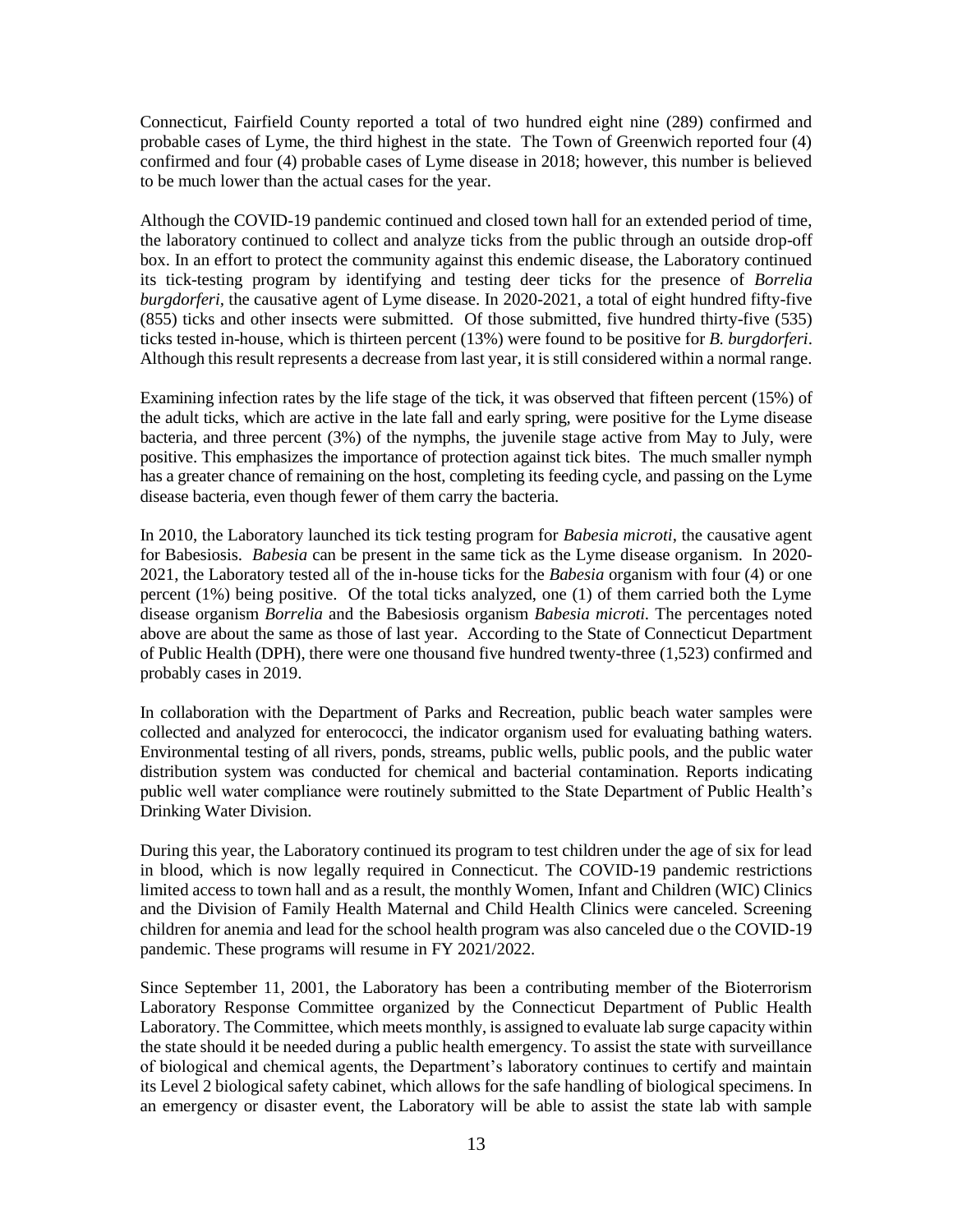repackaging. In addition to serving on this Committee, the Laboratory staff attended several training sessions on bioterrorism response.

The Laboratory conducted a successful Radon Outreach Program. A total of one hundred seventyseven (177) residents were served with radon-in-air test kits. Overall, the testing results indicated an average radon level of 4.5 pico curies per liter, slightly higher than the Environmental Protection Agency (EPA) action limit of 4.0 pico curies per liter. The program, which continues to increase the number of homes tested for radon in Greenwich (11.7% of all households), also identified potentially hazardous living conditions for some residents. Of the total homes tested, fifty-nine (59) of thirtythree percent (33%) were found to have elevated radon in air levels (above the action limit of 4.0 pico curies per liter) with an average of 9.53 pico curies per liter. All homeowners were given pertinent information on remediation methods for radon in air.

The laboratory launched a second component of the radon-in-air program and began testing for radon gas dissolved in potable well water. Thirty-six (36) private wells were tested and of those, five (5) or fourteen percent (14%) were found to be over the State Department of Energy and Environmental Protection (DEEP) action limit of 5000 pico curies per liter. All residents with elevated levels were given information about remediation methods for radon in water.

Finally, the laboratory continued to operate the weather station, located on the roof of the Town Hall. The station is considered an asset, providing current weather conditions such as rainfall amounts, temperature, wind speed, and direction. Connected to the Laboratory's computer system, the station prepared reports and has been found to be critical when determining beach and shellfish bed closures. The total rainfall measured for FY 2020-2021 by the weather station was 38.97 inches, a measurement of five percent (5%) less than last year's total.

### **DIVISION OF FAMILY HEALTH**

### **[***Deborah C. Travers, Director***]**

The **Division of Family Health** has two major components: The Adult, Maternal, and Child Health Program and the Dental Health Program for which it provides general oversight. The Adult, Maternal and Child Health Program (MCH) focuses upon health promotion and disease prevention in order to maintain and improve the health status of children, families and elderly Greenwich residents. The Division provides services to enable individuals to achieve and maintain optimum physical, emotional and social health. Components of all program areas provide much needed, high quality preventive health services and early identification of health problems through screenings, health maintenance, health education, home visits, consultation and communication with the medical and social service community.

Since 1914, the public health nurses have worked diligently to provide caring and comprehensive services to children, older adults and families in the Greenwich Community. By assessing the changing health needs of the community, public health nurses continue to interact with the residents by providing seamless nursing services which remain constant in nature and responsive in program design.

The **Immunization Program** offers regularly scheduled clinics at the Division of Family Health which provide children, expectant parents, caregivers, adults and Town employees with vaccination services. Due to restrictions and closure of Town buildings, the number and location of vaccine clinics were curtailed. In FY 2020-21, large community influenza vaccination activities were limited to EGCC and a drive through clinic at the Arch Street parking lot. After Town Hall opened on a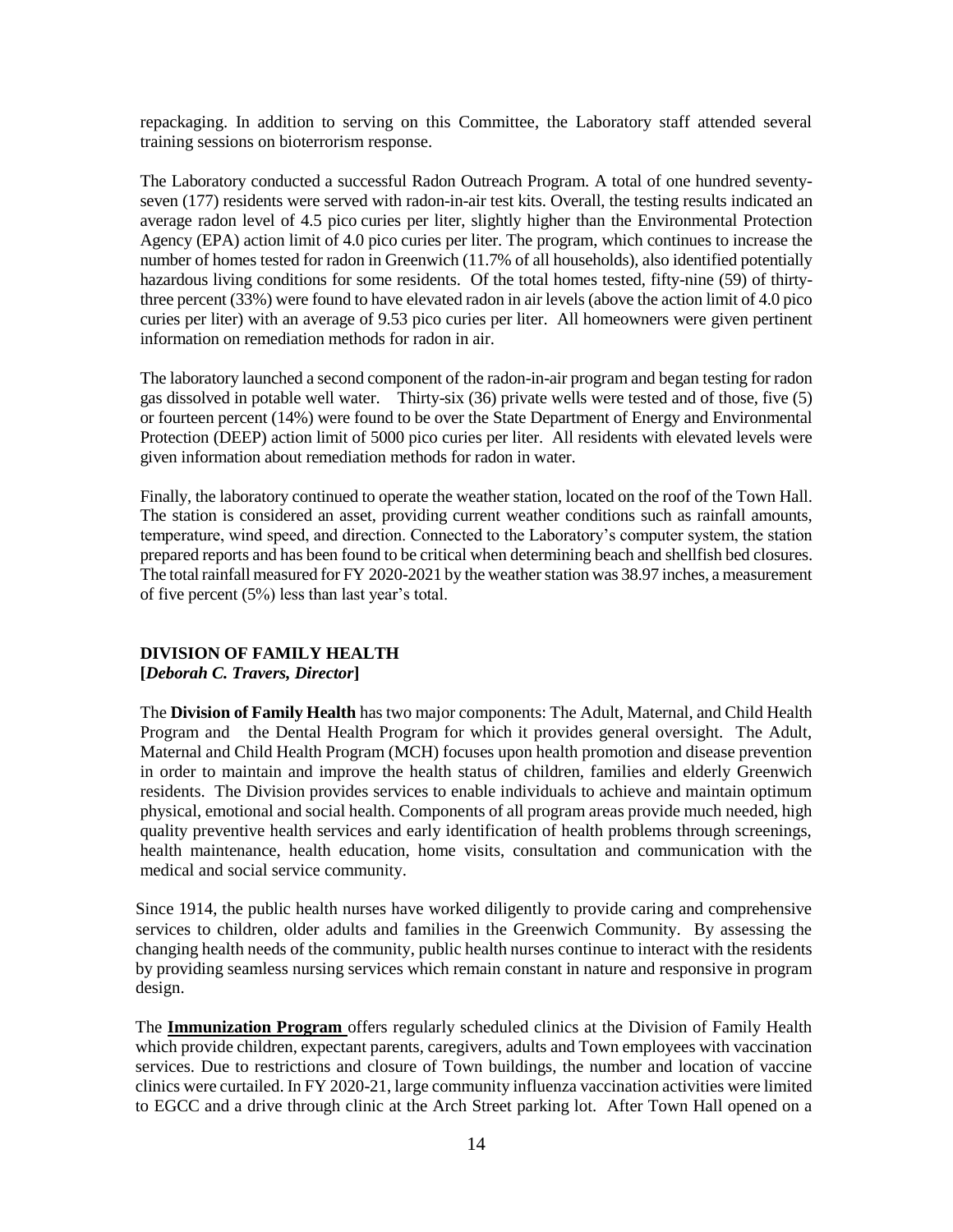modified schedule, other vaccines were by appointment only. Nurses conducted smaller flu clinics at senior housing residences, early childcare centers, after school programs as well as on site clinics for Town employees at Town Hall and several centrally located schools. In late January, a COVID-19 vaccine clinic was established at Town Hall which ran through mid-June 2021. The Homebound Vaccine Program began in March 2021. Over six thousand (6,000) doses of Covid-19 vaccine (Moderna and J & J) were administered. Additionally, almost one thousand (1,000) influenza, pneumonia, shingles and other recommended vaccines were administered during the FY 2020-21.

Through the **Tuberculosis Prevention and Infection Control Program**, the Communicable Disease and Infection Control nurse coordinates and monitors the medical management of residents infected with active and latent tuberculosis living in the community. Additionally, the nurse helps ensure that refugees and Class B immigrants arriving in Greenwich transition through the **CT Refugee and Immigrant Health Program (RIHP)** at the local level. Tuberculosis and health assessments are conducted through collaboration with health care providers with referrals to the Department TB Chest Clinic as indicated.

The Division staff provide guidance on the OSHA Blood borne Pathogen Standard and epidemiologic and infection prevention support when a disease outbreak is suspected. Surveillance of reportable communicable diseases and emerging patterns is ongoing by review and follow-up of filed reports. Nurses maintained weekly contact with public and private schools, childcare programs and preschools, long-term care facilities and senior residences.

The **Senior Health Program** provides health monitoring, preventive care and anticipatory guidance to ambulatory elderly in various clinical settings. Due to the 2020 closure of Town buildings and Covid-19 restrictions, clinics at Town Hall, the Senior Center, and six community locations were suspended. Clinics will resume in FY 2021-22 with two new community sites added to the schedule pending appropriate and safe visitor procedures at these locations.

The **Home Health Maintenance (HHM) Program** nurses visit frail and /or elderly clients and collaborate with primary care health providers to support the independent living of senior residents whose care is not covered by insurance or other providers. Of note, reflective of the growing "aging population" in Greenwich, the average age of HHM clients is 88 ½ years old and requests for assistance continue. The nurses made over three hundred (300) home health assessment visits, administered influenza, pneumonia and Covid-19 vaccines, and assisted elderly clients with medication management, daily activities and referrals within the community network of health care providers and service agencies. For those clients who were concerned about in home visits, nurses reached out regularly by phone. Hospitalizations, short term rehab stays and relocation impacted visit schedules. Sadly, in 2021, Family Health lost four long term clients.

Because of the ongoing Covid-19 restrictions, the delivery of **Maternal and Child Health (MCH) Program** services was impacted directly. Well Child Clinics and bi- monthly WIC clinics were suspended due to Town Hall closure and restrictions. Expectant parent class and follow up newborn and postpartum home visits were suspended due to restrictions at Greenwich Hospital. The *Passport to Good Health* program and other services at daycares and schools were suspended due to school closures and restrictions. The MCH nurse continued to help families connect with local health care providers and support services. The MCH nurse oversees the **Lead Poison Prevention** program reporting regulations and elevated blood lead reports. The revitalized **Asthma Program** provided information to forty- three (43) health care providers as well as nurse in all local public and independent schools. The **Daycare Licensing Program**, in conjunction with the Division of Environmental Services, inspects daycare, preschools and after school facilities for Department registration and state licensure, enforces CT State regulations local regulations as they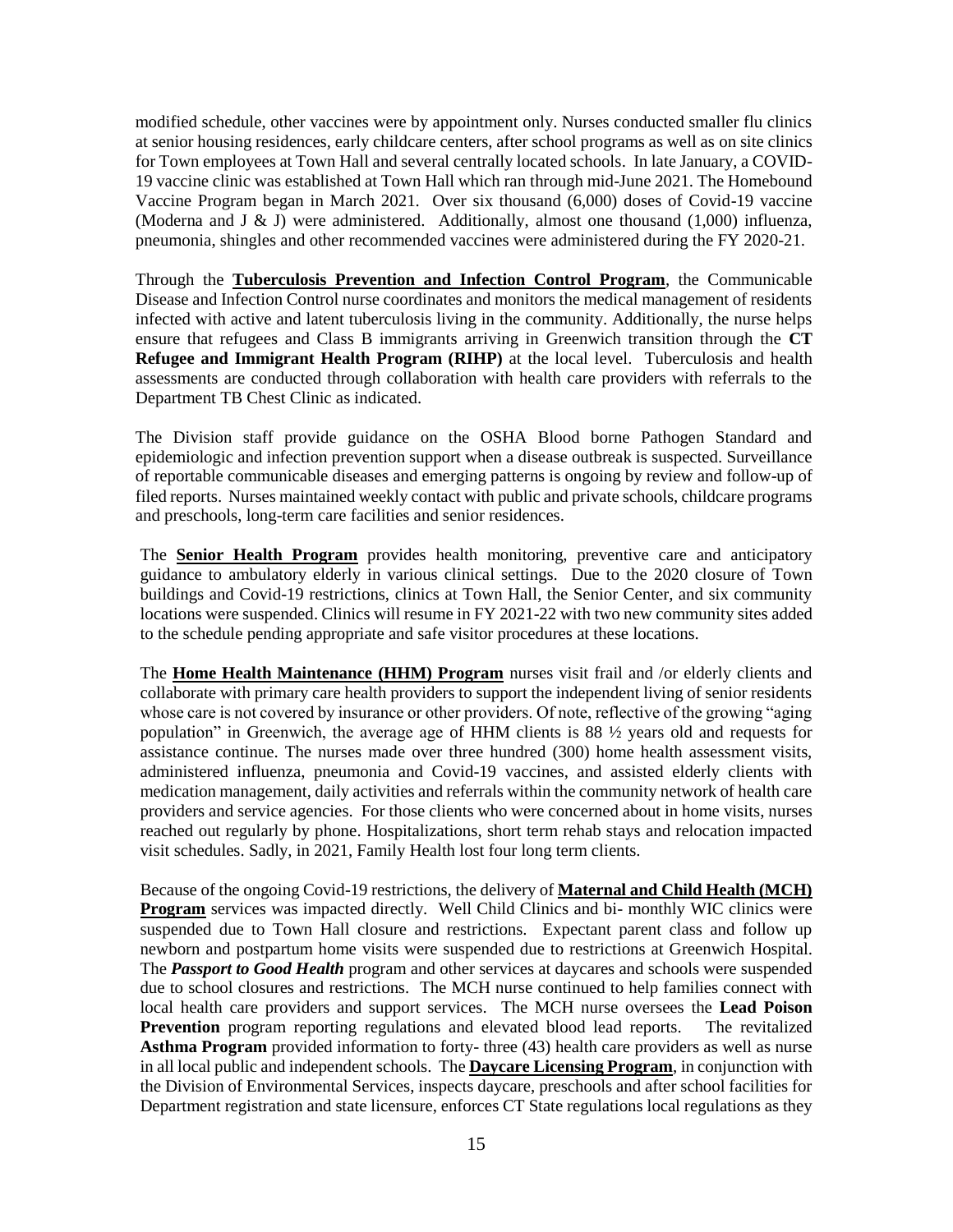apply, and conducts complaint investigations. The MCH nurse provided consultation and in service health education to Directors and staff on related health policy development and implementation and conducted 23 inspections. Importantly, in response to the pandemic and the impact on MCH program services, the MCH nurse refocused activities on community contact tracing and school surveillance. She also provided cross over support to the Adult Health program.

**Community Health Improvement Plan:** Family Health collaborated with Greenwich Community Health Improvement Partnership members to address issues and health needs identified in the three-year Plan. The Director of Family Health serves as Co-Chair on the Healthy Lifestyles committee.

# **Partnerships with Town Departments and Community Providers**

- Greenwich Community Health Improvement Partnership: Co-chair Healthy Lifestyles
- Greenwich United Way Community Planning Council
- ◆ YWCA Domestic Violence Task Force
- Greenwich Hospital Community Advisory Committee
- ◆ Greenwich Together
- ◆ Communities4Action
- ◆ School Readiness Council
- ◆ Senior Provider Network
- Commission on Aging Initiatives
- Nathaniel Witherell Infection Control Committee
- Greenwich Hospital Infection Control Committee
- Greenwich Infection Control Professionals Group- Chair
- $\bullet$  Town of Greenwich Health & Safety Committee

# **Health Education Activities and Events**

- Events cancelled due to COVID-19 restrictions
- COVD-19 information and guidance posted on Department website/e-blasts/COVID-19 Call lines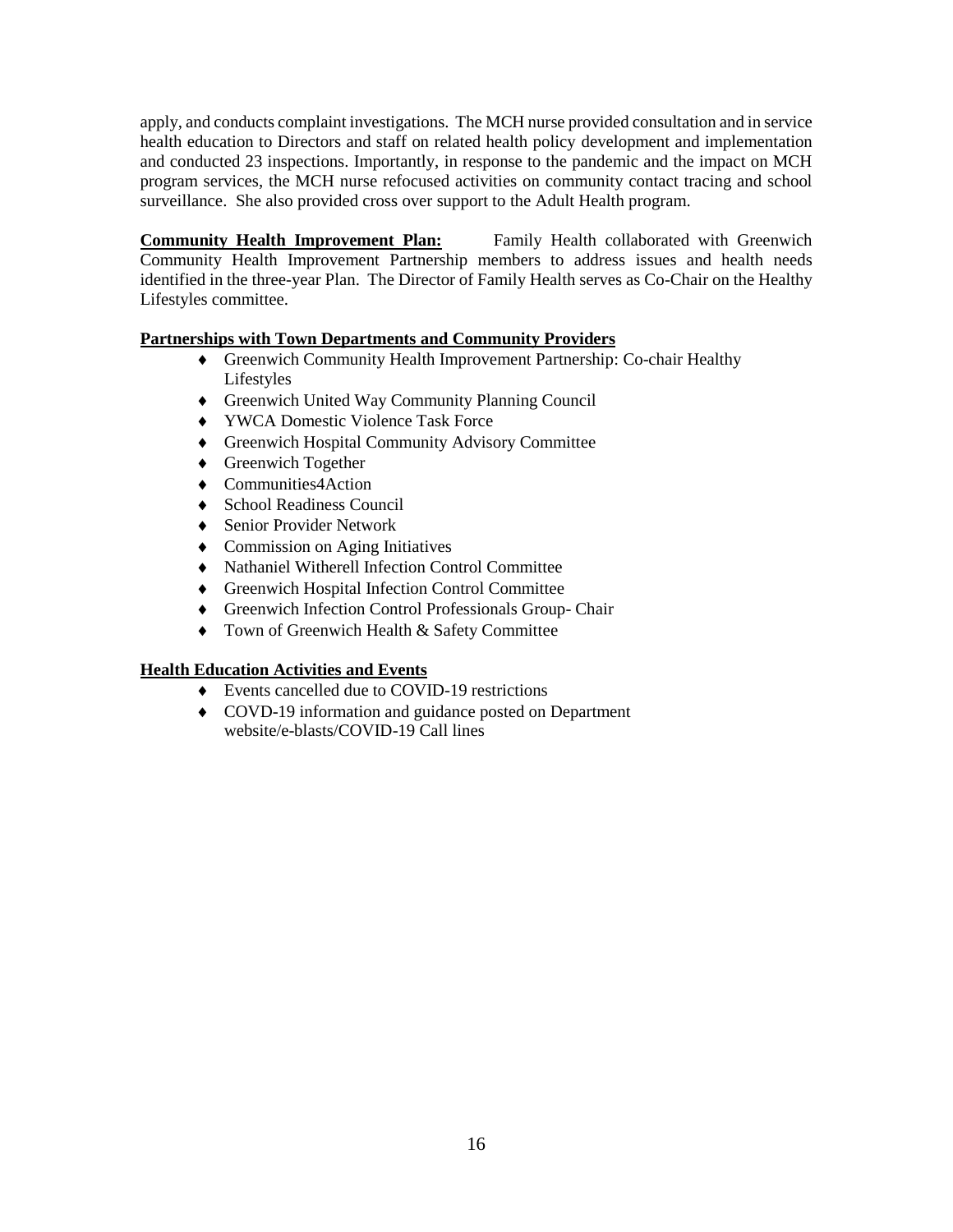### **Coronavirus Disease (COVID-19**)

On February 3, 2020, the Department and public health nurses launched their emergency preparedness response to the emerging COVID-19 pandemic. Public health nurses began community surveillance and monitoring of international travelers who returned to Greenwich. From July 2020 through June 2021 the Family Health nurses conducted contact tracing and monitored the health and well-being of 972 residents with positive COVID-19 tests as well as the family members who were in quarantine with them. Additionally, the nurses and administrative support staff responded to Covid-19 call lines, provided information about test sites, vaccination eligibility, provider clinics and appointment registration in VAMS, referred callers to health care providers, and linked them up with support services for basic needs such as food and transportation. In total, the Family Health staff logged close to forty-six hundred (4,600) telephone conversations.

The Director of Family Health continued COVID-19 specific dialogue (which has remained ongoing throughout the pandemic) and provided guidance documents to a growing list of constituents including, but not limited to Early Childcare Directors, Health Providers, community service agencies and providers, schools, long term care facilities and senior residence managers.

Community health efforts included health education through ZOOM meetings, proactive outreach to vulnerable residents, collaborations with community partners, and direct nursing services. The nurses continue to participate in COVID-19 related webinars and online learning activities generated by the CDC, CT DPH, ASTHO and other public health organizations.

### **DENTAL HEALTH PROGRAM**

## *[Linda Conti; Jeannie Schnakenberg, Public Health Dental Hygienists***]**

Implemented by a staff of two (2) registered public health dental hygienists, the Dental Health Program applies the principles and practices of preventive dentistry through a comprehensive oral health program of services to children, adolescents, adults and the elderly. The program consists of four initiatives: The School Dental Health Program, Community and School-Based Preschool and Head Start Programs; the Maternal and Child Health Clinic, and the Adult Health "Caring in the Community" Program, which encompasses health fairs, wellness forums and programs for residents, Town of Greenwich employees and community businesses. Working collaboratively with the professional dental community, the Family Centers Healthcare, the Dental Center of Stamford, and Optimum Health Care Center, the program strives to prevent dental health disease in persons of all ages by providing oral health and orthodontic care. The program also assists those who do not appear to have enough access to oral health care services.

Due to the COVID-19 pandemic, three of the initiatives were canceled with the school Dental Health Program giving limited services. The major program goal of preventing oral health disease is directed mainly to children in the public-school system. The School Dental Health Program includes eleven (11) elementary schools and three (3) middle schools. Despite dramatic success in the reduction of caries in children over the past twenty years, oral health related diseases still appear in young children. The program is equipped to recognize early stages of dental disease by providing dental screenings and periodic assessments of oral health problems. Due to the COVID-19 pandemic, the public school system had in person learning, hybrid learning and remote learning during the 2020/2021 school year. Public Health education sessions are taught to stress the importance of preventative oral health care measures in all grades where the program is offered. This year, a total of two hundred fifty (250) were provided to pre-Kindergarten classes through videos (virtual oral health education). There were no in person dental screenings this year due to COVID-19. The Dental staff did provide principals, teachers, nurses and staff conferences; however, the number sessions were reduced in conjunction with the number of school children learning in person. The staff also were consulted with over the few dental emergencies that occurred.